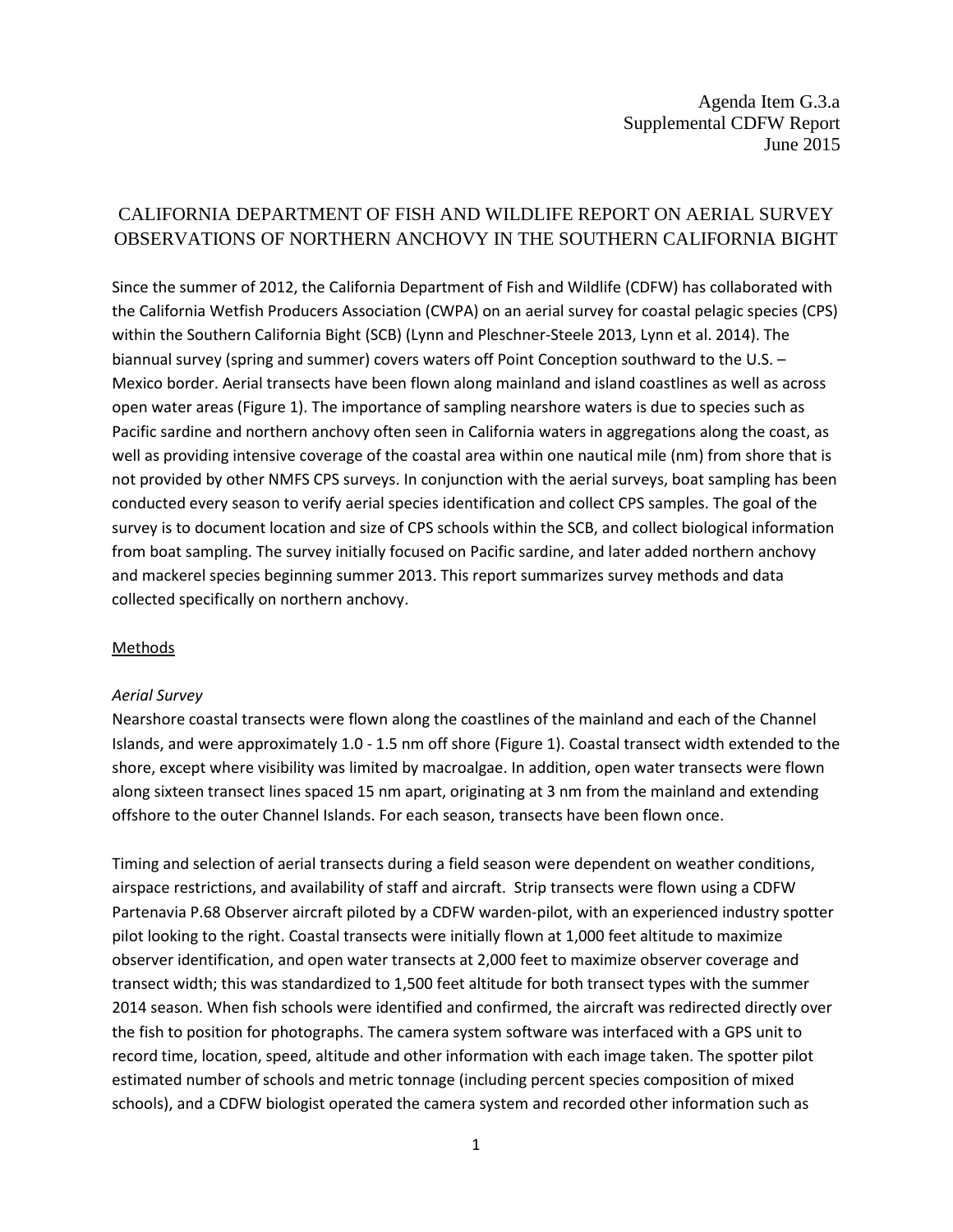weather, viewing conditions and plane actions. Photos were used to supplement field notes for school location, size and count. Additional schools seen on photographs were verified with the observer and, if confirmed, were added to field-collected data and included in analyses. After observed schools were photographed, the plane returned to the transect flight line path and resumed the survey.



Figure 1. Aerial survey study area and design. Coastal mainland and island transects (orange lines) have been flown for all seasons, while one group of open water transects (e.g., either A, B, C, D, or E) was randomly chosen and flown for each of the 2012-2013 and summer 2014 seasons.

## *Boat Sampling*

Boat surveys were guided by aircraft observations of CPS to specific areas for sampling. From summer 2012 through summer 2014, waters off Santa Catalina Island and off the northern Orange County coast were sampled. Underwater tow camera, diver video and hook-and-line sampling methods were used to validate aerial observer identification of species, and to provide information on size, maturity and age of the observed fish, and a Secchi disk was used to determine water clarity. Information on sea-surface temperature (SST), temperature at depth, as well as school density at relative depths and water depth were also collected from the SONAR aboard the vessel. Aerial species identifications were noted and compared with results of boat sampling.

## Survey Observations - Northern Anchovy

Northern anchovy schools have been observed from the start of the survey (Figure 2, Table 1). They have primarily been found along the mainland coast. Large aggregations have been frequently seen off the Ventura-Santa Barbara coast, and to a lesser extent off Long Beach and San Diego. The large schools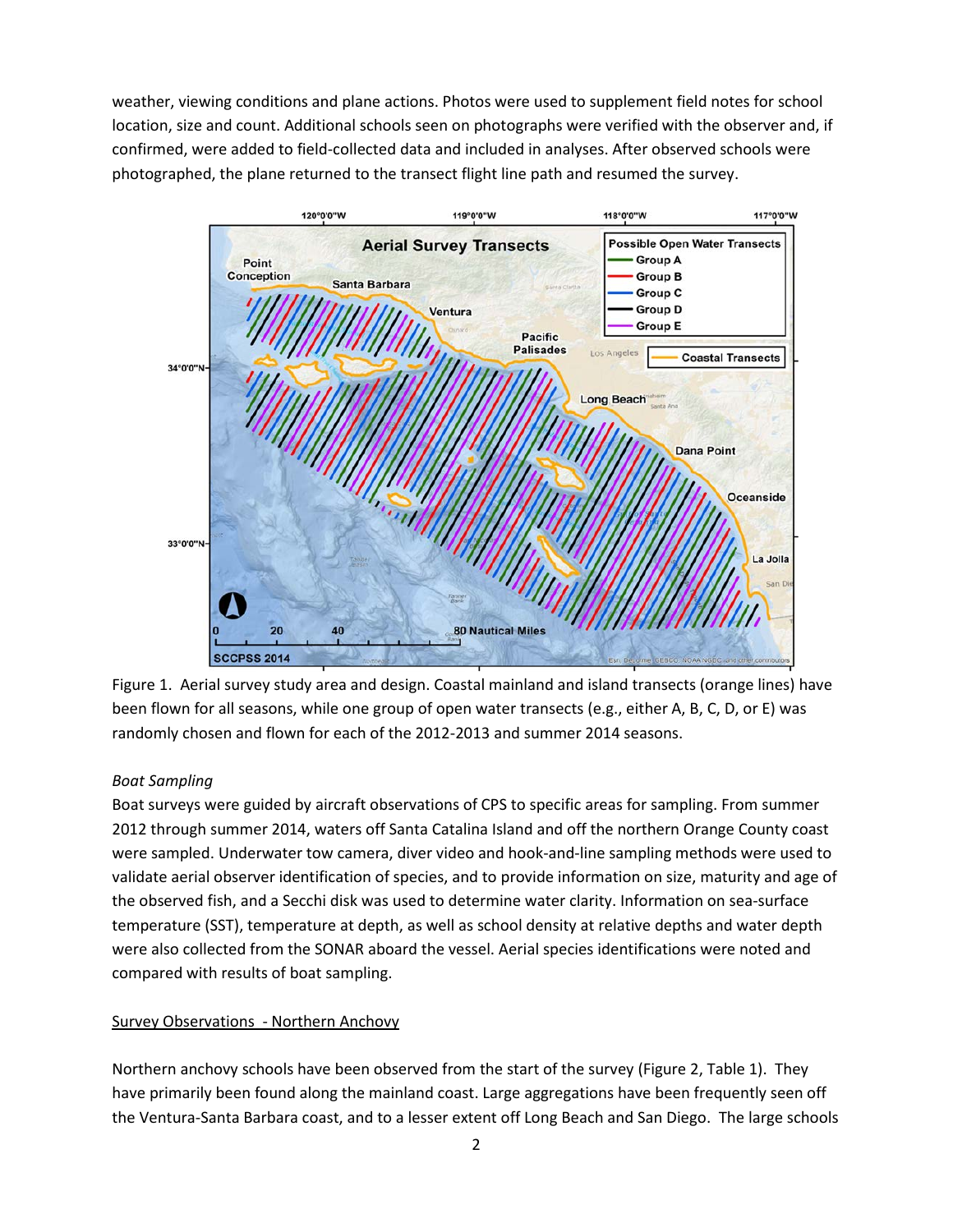and groups of schools off the North Coast mainland near Ventura have been seen during transects for the three seasons spanning spring 2013 to spring 2014. In addition, four observations totaling an estimated 1,110 mt were observed in the same area during the summer 2014 season (Appendix I). Northern anchovy have been seen in mixed schools together with Pacific sardine, but generally not with Pacific or jack mackerel species.



Figure 2. Map of northern anchovy observations from aerial transects, Summer 2012 – Summer 2014. Note additional observations from first two seasons with no tonnages estimated (triangles).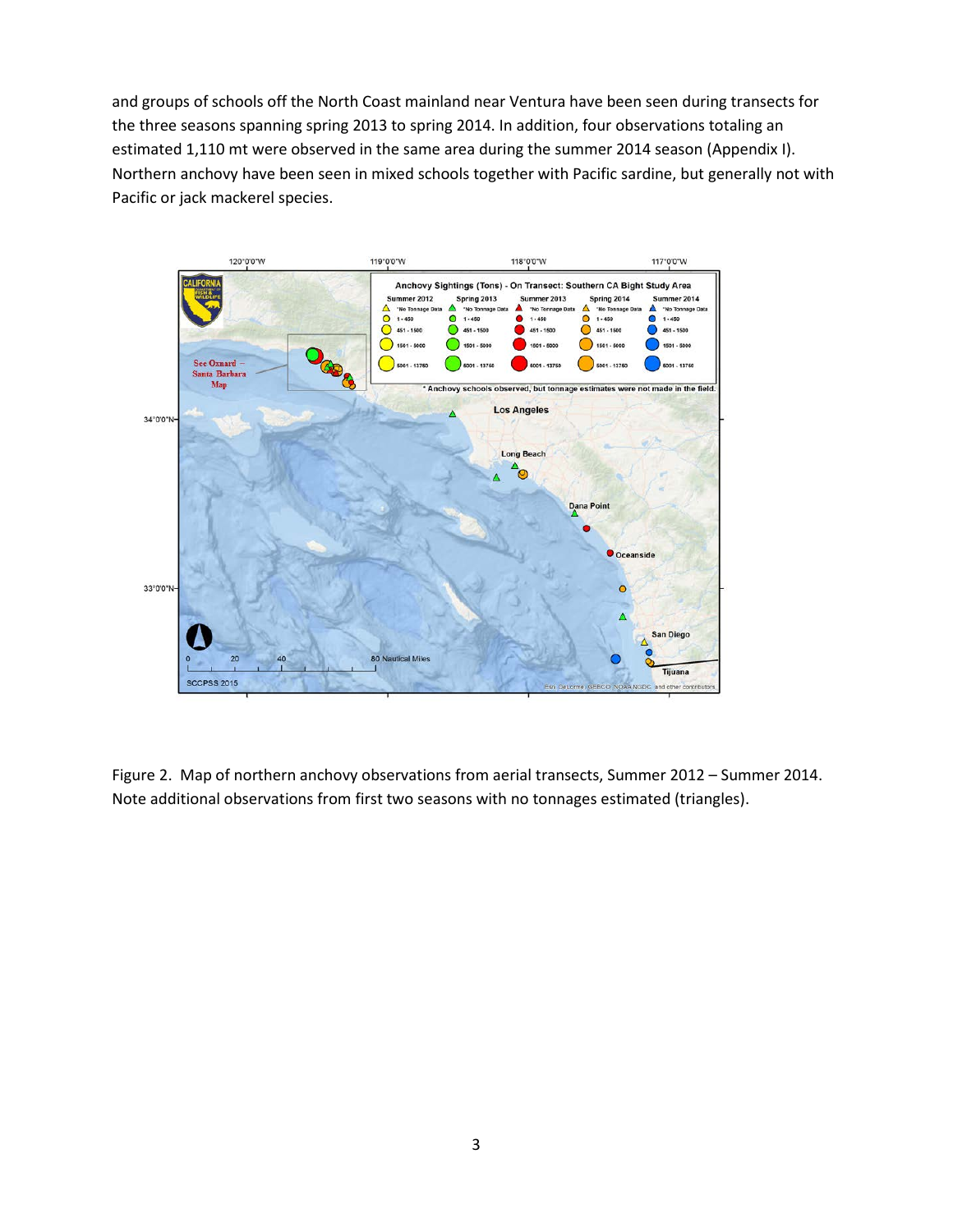

Figure 3. Large-scale map of northern anchovy observations from aerial transects for Oxnard – Santa Barbara area.

Table 1. Summarized northern anchovy observations data from aerial transects by season, Summer 2012 – Summer 2014. All observations but one from summer 2014 were from coastal mainland transects. Spotter pilot estimates (metric tons), the number of total sightings, number of sightings with and without tonnage estimates , average mt per sighting, and the number of sightings per species composition categories (pure or mixed) are included. Mixed schools consisted of northern anchovy and Pacific sardine only.

| Season                   | Total<br>Estimate (mt) | Num. Sightings<br>(Total) | Num. Sightings<br>(w/Estimates) | Num. Sightings<br>(w/o Estimates) | Avg mt/sighting | Species composition of sightings |                |
|--------------------------|------------------------|---------------------------|---------------------------------|-----------------------------------|-----------------|----------------------------------|----------------|
|                          |                        |                           |                                 |                                   |                 | Pure                             | Mixed          |
| Summer 2012<br>(Jul-Aug) | $\mathbf 0$            | $\mathbf{1}$              | 0                               | $\mathbf{1}$                      | N/A             | 1                                |                |
| Spring 2013<br>(Apr-May) | 5,000                  | 9                         | $\mathbf{1}$                    | 8                                 | 5,000           | 7                                | $\overline{2}$ |
| Summer 2013<br>(Aug-Oct) | 14,532                 | 7                         | 5                               | 2                                 | 2,906           | 4                                | 3              |
| Spring 2014<br>(May-Jun) | 6,810                  | 11                        | 11                              | $\mathbf 0$                       | 619             | 10                               | $\mathbf{1}$   |
| Summer 2014<br>(Aug)     | 980                    | $\overline{2}$            | $\overline{2}$                  | $\mathbf 0$                       | 490             | $\overline{2}$                   |                |
| <b>TOTAL</b>             | 27,322                 | 30                        | 20                              | 11                                | 911             | 24                               | 6              |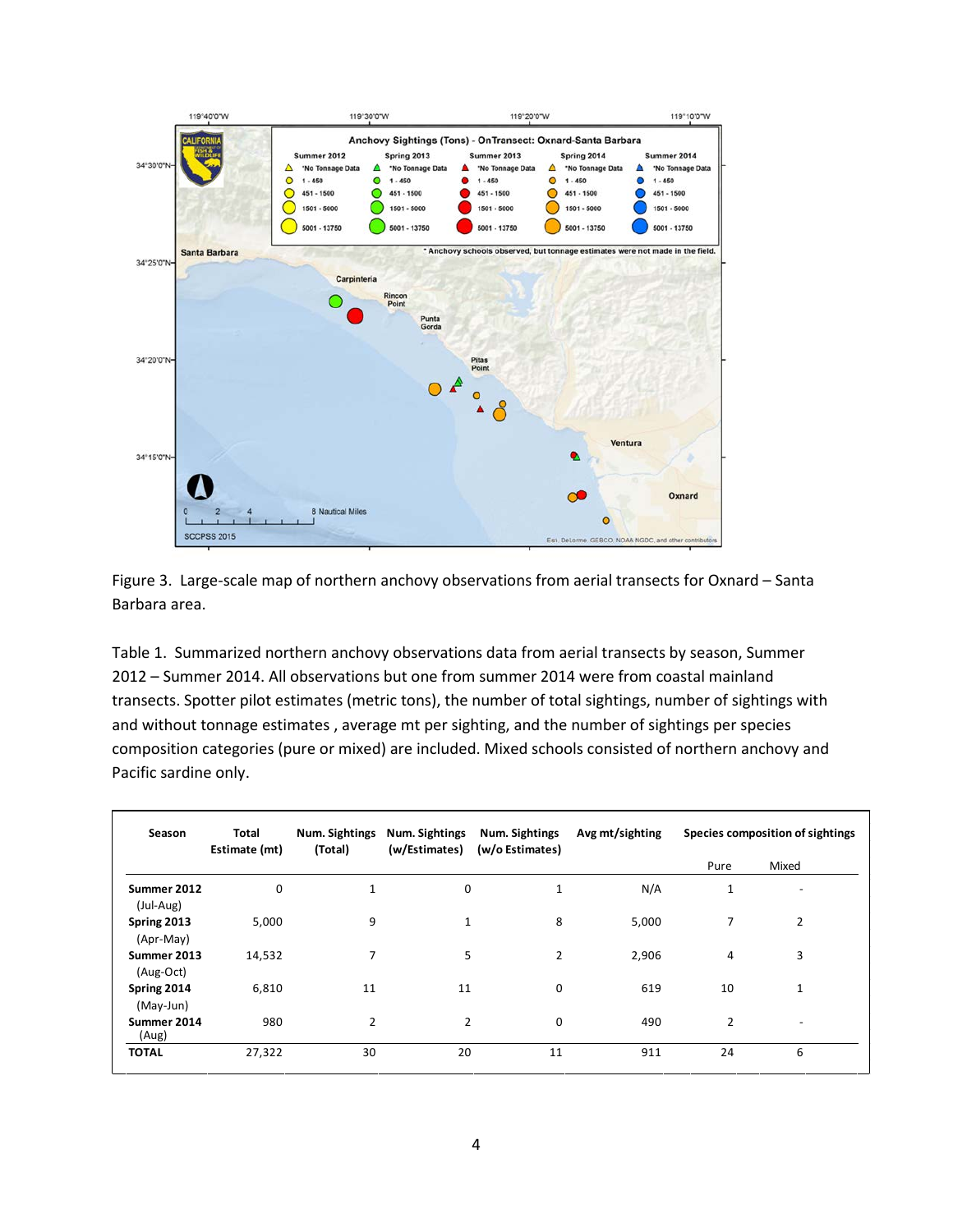#### Discussion

Northern anchovy have been observed in every season of the survey, almost exclusively along the mainland coast. The aerial coastal surveys cover  $1.0 - 1.5$  nautical miles off shore and represent a census of these areas. Future aerial transects may include additional bands radiating outwards to cover more area, as well as additional transect replicates to increase statistical power. In addition to current video and hook and line gear, future boat surveys may include the use of gillnets to increase catch rate and sampling efficiency. Moreover, the use of these nets is expected to decrease potential sampling bias due to hook size.

## **References**

Lynn, K. and D. Pleschner-Steele. 2013. Proposal for methodology review of the Southern California Bight aerial survey for inclusion into the Pacific sardine stock assessment. Pacific Fishery Management Council, November 2013 Briefing Book, Agenda Item E.4.a., Attachment 1.

Lynn, K., D. Porzio, and A. Kesaris. 2014. Aerial sardine surveys in the Southern California Bight. California Fish and Game 100(2): 260-275.